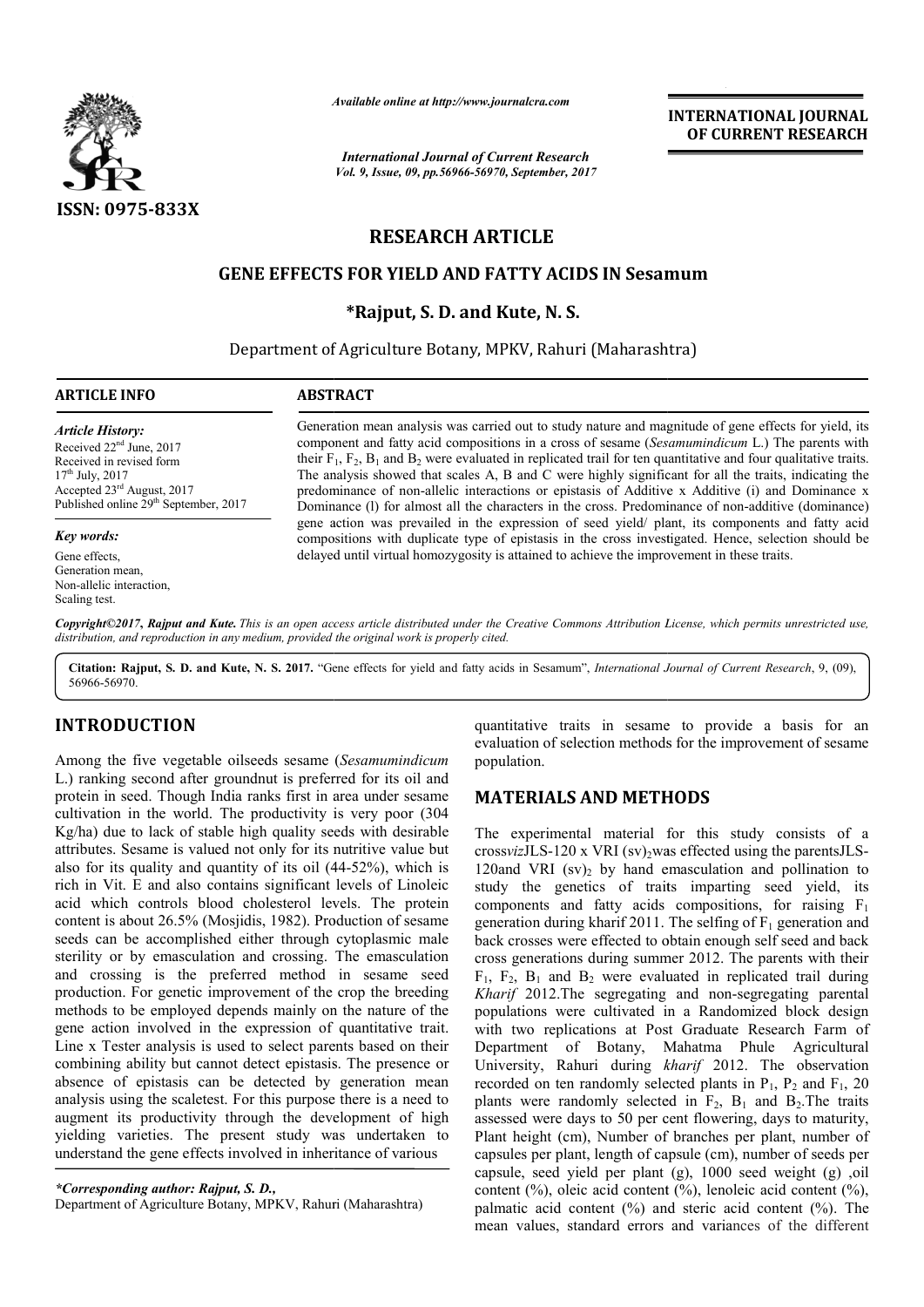generations were subjected to weighed least-squares analysis using the scaling test (Mather 1949) and the joint scaling test to estimate gene effects. The genetic effects were estimated using the models suggested by Mather and Jinks (1971) and Jinks and Jones (1958). The significance of the scales and gene effects were tested byusing the t-test (Singh and Chaudhary, 1985). The A, B and C scaling tests were carried out for fourteen traits indicated the presence of non-allelic interactions in almost all cases. The A and B scaling tests provided the evidence for the presence of additive x additive (*i*)*,* additivex dominance (*j*) and dominance x dominance (*l*) type gene interactions. The C scaling test provided a test for typel epistasis. The type of epistasis was determined only when dominance (*h*) and dominance x dominance (*l*) effects were significant, when these effects had the same sign the effects were complementary while different signs indicated duplicate epistasis (Kearsey and Pooni, 1996). Indicators d / a, heterosis and inheritance of the trait in the broad and narrow sense were made by formulas of Mather (1949). The presence or absence of reproach action is calculated by the average of six generations  $(P_1, P_2, F_1, F_2, BCP_1, BCP_2)$  and verified by the formulas:

 $A = 2 * \Delta VSR1 - \Delta Pl - \Delta Fl$  $B = 2 * \Delta BCP2 - \Delta P2 - \Delta F1$  $C = 4 * \Delta F2 - 2 * \Delta F1 - \Delta P1 - \Delta P2$ 

## **RESULTS AND DISCUSSION**

The mean and standard error of the six generations for fourteen traits are presented in Table 1, with the means values for the scaling joint scaling tests and their interaction effects being presented in Table 2,3. The hybrids performed better than their respective parents in the cross except days to 50% flowering, days to maturity, oil content, oleic acid (%),and lenoleic acid content cross showing inferior performance than their respective  $P_1$ parent while parent $P_2$  showed superior performance in regard to length of capsule, oil content and steric acid content, cross showing inferior performance than their respective parent  $P_1$ and parent  $P_2$  showed superior performance in regard to 1000 seed weight. The expected mean (*m*) of the three possible homozygotes was positive and significant in the crosses for all the traits. A simple additive/dominance model was adequate as inferred from the non-significance of all the scales for number of capsules per plant in the cross. While for all other characters in the cross, an epistaticdigenic interaction was found to be a suitable fit, since the scaling and/or joint scaling tests were significant. The additive, dominance and epistatic types of gene interaction in the cross for different trait were found to be different from each other. The dominance x dominance (*l*) interaction was larger than the additive x additive (*i*) and additive x dominance (*j*) effects put together, while for the main effects the dominance component (*h*) was greater than the additive (*d*) component. The dominance (*h*) and dominance x dominance (*l*) effects were in the opposite direction, suggesting that duplicate-type epistasis occurred in most cases and indicating predominantly dispersed alleles at the interacting loci (Jinks and Jones 1958). Dominance gene effects were found to be relatively more important, as indicated by the fact that in all cases the *dominance* (*h*) values were higher than the additive (*d*) values. The 'days to 50% flowering' trait for the cross showed a pronounced additive, dominance and non-allelic interaction additive x additive (*i*) type gene interaction. For this trait the dominance (*h*) and additive x additive (*i*)gene

interaction were found to play a major role. The components (h, l) are opposite and highly significant in the crosssuggesting the duplicate epistatic interaction**.** Importance of non additive component was also reported by earlier worker Sumathi and Muralidharan (2008). The 'days to maturity' trait for the cross showed a pronounced additive, dominance and non-allelic interaction additive x additive (*i*) type gene interaction. Additive (d) and additive x additive (*i*) gene interaction were found to play a major role for this trait. Duplicate epistas is and the predominance of additive gene action was appeared for this trait which confirms the earlier findings Ramesh *et al*. (1995), Kumar and Vivekanandan (2009), Parameshwrappa *et al.* (2009), Yamanura *et al.* (2009) and Kumar *et al.* (2012). In case of plant height trait the additive x dominance (*j*) and dominance x dominance (l) gene effects were significant in the JLS-120 x VRI  $(sv)_2$  cross, and this trait showed complementary type epistasis. Although additive x additive (*i*), additive x dominance (*j*) and dominance x dominance (l) gene effects were significant for the 'plant height' trait non-additive gene effects appear to have been more important, this predominance of dominant gene action is in accordance with the earlier reports of Kumar and Vivekanandan (2009), Parameshwrappa *et al.* (2009), Yamanura *et al.* (2009) and Kumar *et al.* (2012). Duplicate epistasis were reported by Kumar and Ganesan (2004) for this trait. For the 'number of branches per plant' trait the dominance gene component (h) and additive x dominance (j) effect were found to be the most important in the JLS-120 x VRI  $(sv)$  cross. Duplicate type epistasis was predominance in the cross. Duplicate type of epistasis was also reported for this trait by Kumar and Vivekanandan (2009) Parameshwrappa *et al.* (2009), Yamanura *et al.* (2009) and Kumar *et al.* (2012).

In regard to the 'number of capsules per plant' trait dominance gene effects were found to be relatively more important because of the dominance (*h*) values were higher than the additive (*d*) in the cross. A simple additive-dominance model being adequate for this trait in the cross. Duplicate epistasis were also reported for this trait by Kumar and Ganesan (2004), Vijayarajan *et al*. (2007) and Gaikwad *et al*. (2009). The dominance effects and gene interaction dominance x dominance (*l*) were observed for length of capsule in the JLS-120 x VRI  $(vs)_2$  cross with complementary epistasis. The preponderance of dominance (h) and dominance x dominance (l) gene actions revealed their potential in controlling this character, which supports the findings of Bakheit *et al.* (2001), Kumar and Ganesan (2004), Kumar and Vivekanandan (2009) and Sundari *et al.* (2012). The dominance effects and gene interaction dominance x dominance (*l*) were observed for number of seeds per capsules in the JLS-120 x VRI  $(sv)$  cross with complementary epistasis. Non-additive gene action was appeared to be predominant in the expression of this character as has been reported by earlier workers Ramesh *et al*. (1995), Kumar and Ganesan (2004) and Kumar *et al.* (2012). Duplicate kind of epistatic interaction was prevailed in both crosses. Similar finding were also reported by Sumathi and Muralidharan (2008) and Gaikwad *et al*. (2009). For the 'seed yield per plant' trait dominance gene effects were found to be relatively more important because of the dominance (*h*) values were higher than the additive (*d*) in the cross. Non-allelic additive x additive (i) interactions and duplicate epistasis were observed for this trait in this cross. The dominance (*h*) and dominance x dominance (*l*) gene effects showed opposite signs, indicating the presence of duplicate dominant epistasis in the expression of this traitsimilar results also reported for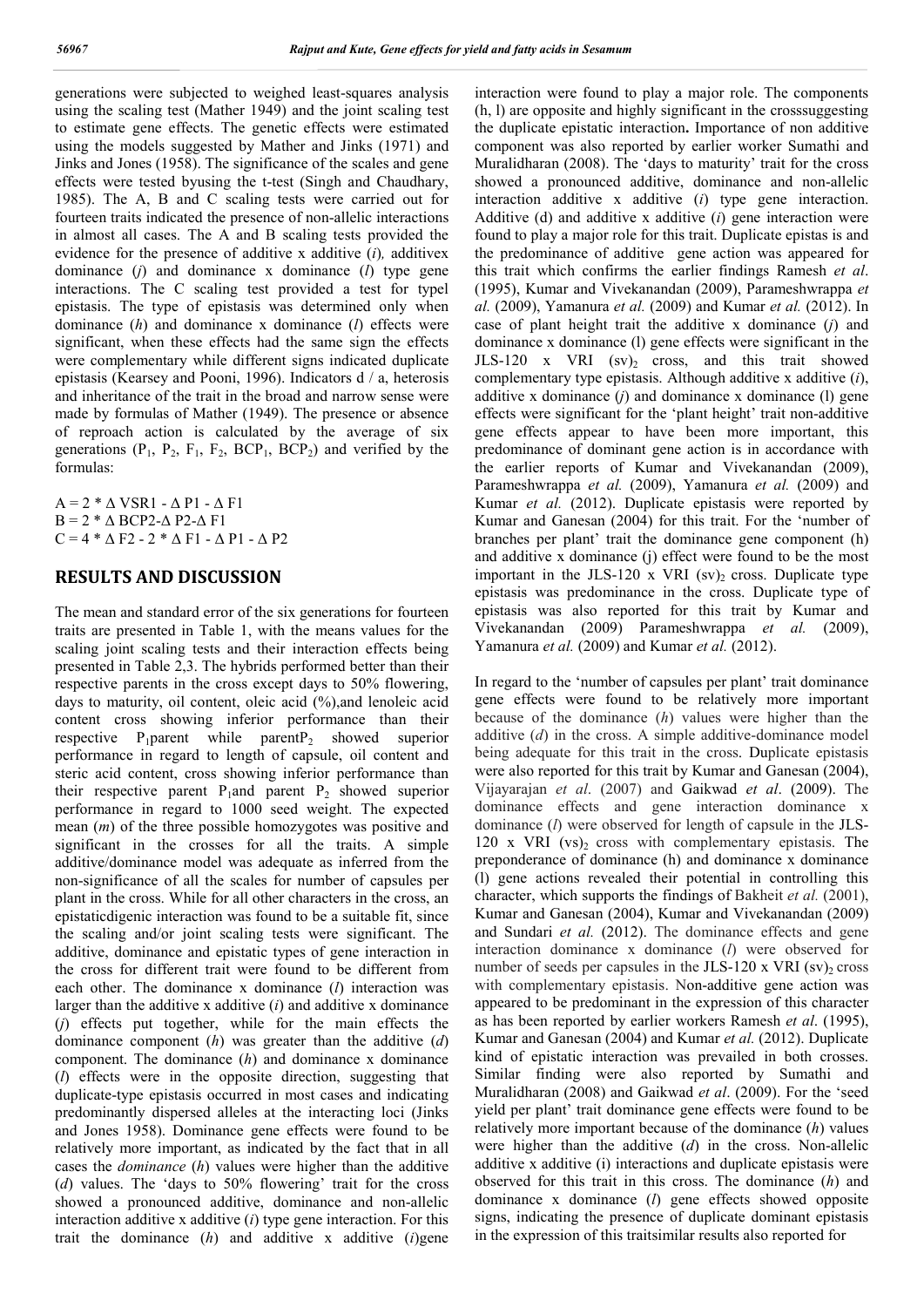| Generations    | No. of days to 50<br>% flowering | Days to<br>maturity | Plant height<br>(cm) | No. of branches<br>per plant | No. of capsules<br>per plant | Length of<br>capsule (cm) | No. of seeds<br>per capsule | Seed yield<br>per plant $(g)$ | 1000 seed<br>weight $(g)$ | Oil content<br>$(\%)$ | Oleic<br>acid $(\% )$ | Lenoleicaci<br>d(%) | Palmatic<br>acid $(\% )$ | Steric<br>acid $(\% )$ |
|----------------|----------------------------------|---------------------|----------------------|------------------------------|------------------------------|---------------------------|-----------------------------|-------------------------------|---------------------------|-----------------------|-----------------------|---------------------|--------------------------|------------------------|
|                | 32.50                            | 79.25               | 113.30               | 3.75                         | 89.10                        | 3.11                      | 64.70                       | 12.33                         | 3.05                      | 46.70                 | 46.46                 | 48.04               | 10.04                    | 4.58                   |
|                | $+0.38$                          | $+0.23$             | $+0.74$              | $+0.10$                      | $+3.12$                      | $+0.01$                   | $+0.56$                     | $+0.48$                       | $+0.01$                   | $+0.28$               | $\pm 0.07$            | $+0.13$             | $+0.01$                  | $+0.01$                |
| P <sub>2</sub> | 47.80                            | 93.60               | 135.65               | 4.60                         | 83.50                        | 2.44                      | 56.25                       | 12.63                         | 2.40                      | 41.02                 | 38.42                 | 42.66               | 7.62                     | 3.56                   |
|                | $+0.17$                          | $+0.15$             | $+0.88$              | $+0.21$                      | $+2.24$                      | $+0.01$                   | $+0.46$                     | ±0.41                         | $+0.04$                   | $+0.29$               | $+0.03$               | $+0.04$             | $+0.08$                  | $+0.01$                |
|                | 33.95                            | 80.00               | 125.40               | 5.20                         | 127.65                       | 3.13                      | 71.85                       | 18.30                         | 3.10                      | 45.41                 | 36.46                 | 46.66               | 10.46                    | 4.84                   |
|                | $+0.23$                          | $+0.24$             | $+2.17$              | $+0.21$                      | $+4.65$                      | $+0.01$                   | $+0.53$                     | $+0.32$                       | $+0.01$                   | $+0.07$               | $+0.04$               | $+0.09$             | $+0.03$                  | $+0.03$                |
| F <sub>2</sub> | 37.38                            | 84.15               | 116.40               | 4.55                         | 109.20                       | 2.63                      | 62.70                       | 20.36                         | 3.03                      | 44.04                 | 40.25                 | 44.33               | 10.52                    | 4.23                   |
|                | $+0.77$                          | $+0.83$             | $+2.15$              | $+0.16$                      | $+4.03$                      | $+0.04$                   | $+0.65$                     | $+0.63$                       | $+0.02$                   | $+0.34$               | $+0.40$               | $+0.60$             | $+0.12$                  | $+0.07$                |
| $B_1$          | 38.50                            | 85.25               | 117.50               | 5.10                         | 104.82                       | 2.66                      | 62.72                       | 19.41                         | 2.69                      | 43.87                 | 38.60                 | 47.35               | 11.58                    | 4.54                   |
|                | $+0.12$                          | $+0.23$             | $+0.93$              | ±0.17                        | $+2.61$                      | $+0.02$                   | $+0.30$                     | ±0.42                         | $+0.01$                   | $+0.02$               | $+0.04$               | $+0.16$             | $+0.01$                  | $+0.02$                |
| B <sub>2</sub> | 42.13                            | 88.10               | 118.25               | 4.40                         | 111.95                       | 2.78                      | 61.62                       | 20.38                         | 3.02                      | 41.89                 | 41.10                 | 47.20               | 11.28                    | 4.14                   |
|                | $+0.16$                          | $+0.14$             | $+1.07$              | $\pm 0.13$                   | $+1.99$                      | $+0.02$                   | $+0.27$                     | $+0.47$                       | $+0.02$                   | $+0.08$               | $+0.07$               | $+0.01$             | $+0.01$                  | $+0.01$                |

Table 1. Mean performance of different generations in JLS-120 X VRI(sv)<sub>2</sub> cross of Sesamum

**Table 2. Scaling tests of generation means of sesamum cross JLS-120 X VRI (sv)2 for yield, its components and fatty acid compositions**

|                              | Scales     |            |            |            |  |  |  |  |
|------------------------------|------------|------------|------------|------------|--|--|--|--|
| Characters                   | A          | В          | C          | $\chi^2$   |  |  |  |  |
| 1. Days to 50% flowering     | $10.55**$  | $2.50**$   | $1.30**$   | 443.697**  |  |  |  |  |
| 2. Days to maturity          | $11.25**$  | $2.60**$   | $3.75**$   | 405.874**  |  |  |  |  |
| 3. Plant height (cm)         | $-3.70**$  | $-24.55**$ | $-34.15**$ | 72.196**   |  |  |  |  |
| 4. No. of branches per plant | $1.25**$   | $-1.00**$  | $-0.550**$ | 24.253**   |  |  |  |  |
| 5. No. of capsules per plant | $-7.10$    | 12.75      | 8.90       | 7.762      |  |  |  |  |
| 6. Length of capsule (cm)    | $-0.919**$ | $-0.009$   | $-1.304**$ | 540.034**  |  |  |  |  |
| 7. No. of seeds per capsule  | $-11.10**$ | $-4.850**$ | $-13.85**$ | 133.995**  |  |  |  |  |
| 8. Seed yield per plant (g)  | $8.189**$  | $9.825**$  | 19.889**   | 163.293**  |  |  |  |  |
| 9. 1000 seed weight $(g)$    | $-0.763**$ | $0.542**$  | $0.483**$  | 1445.793** |  |  |  |  |
| 10. Oil content $(\% )$      | $-4.376**$ | $-2.643**$ | $-2.369**$ | 277.725**  |  |  |  |  |
| 11. Oleic acid $(\% )$       | $-5.730**$ | 7.299**    | 3.209      | 5358.615** |  |  |  |  |
| 12. Lenoleicacid (%)         | 0.002      | $5.087**$  | $-6.692**$ | 2455.907** |  |  |  |  |
| 13. Palmatic acid (%)        | $2.659**$  | $4.496**$  | $3.510**$  | 5301.172** |  |  |  |  |
| 14. Steric acid $(\% )$      | $-0.334**$ | $-0.109**$ | $-0.867**$ | 59.689**   |  |  |  |  |

\*, \*\* significant at 5% and 1% level, respectively

 $\overline{a}$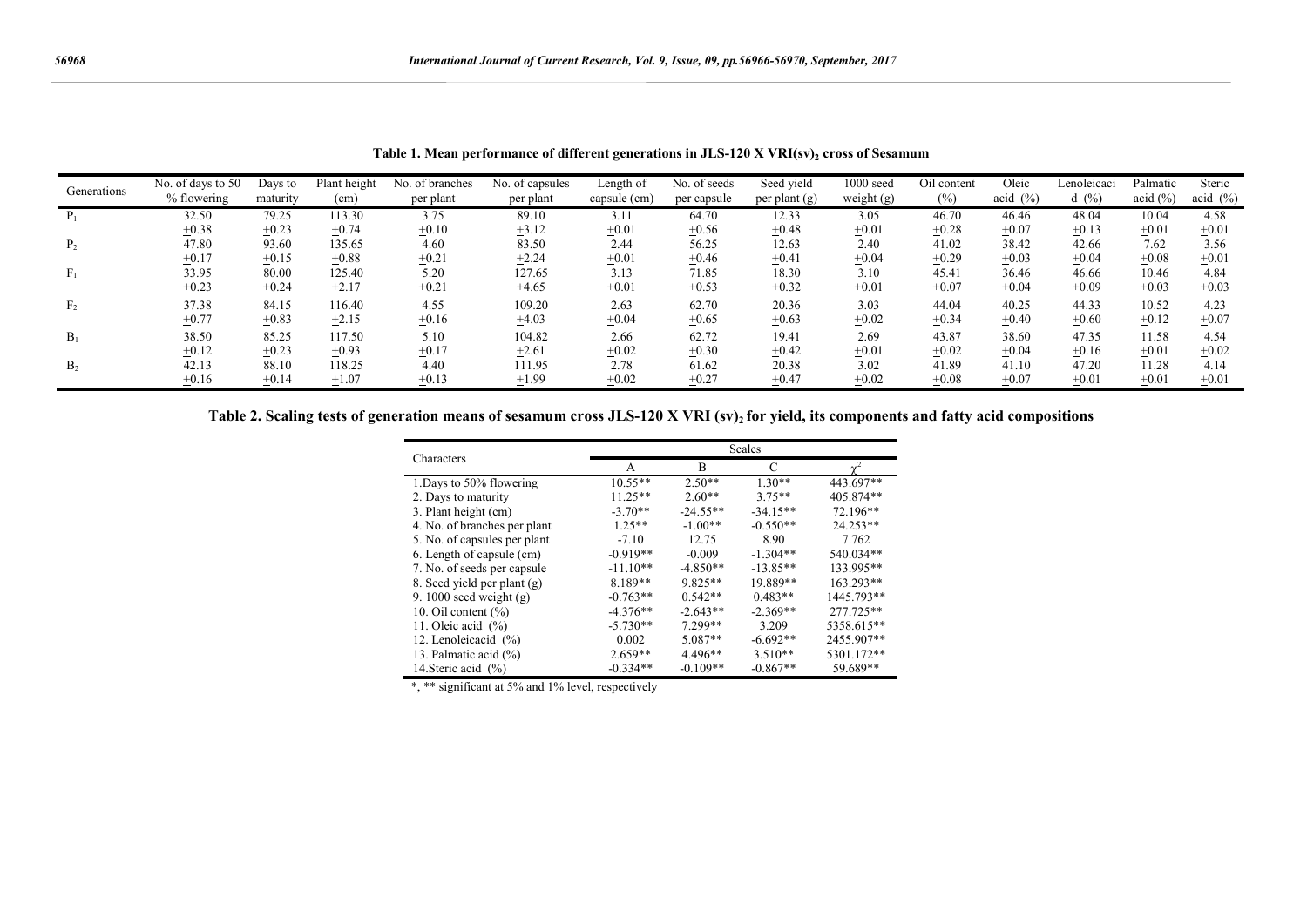#### Table 3. Estimates of gene effects for yield and its components inJLS-120 X VRI (sv)<sub>2</sub> cross ofsesamum

| Character |                           |            |            |            |            |            |            |                   |
|-----------|---------------------------|------------|------------|------------|------------|------------|------------|-------------------|
|           |                           | m          | d          | h          |            |            |            | Type of epistasis |
| -1.       | Days to 50% flowering     | 37.37**    | $-3.62**$  | $5.55**$   | $11.75**$  | $4.02**$   | $-24.80**$ | Duplicate         |
|           |                           | (0.77)     | (0.20)     | (3.11)     | (3.10)     | (0.29)     | (3.23)     |                   |
| 2.        | Days to maturity          | 84.15**    | $-2.85**$  | 3.67       | $10.10**$  | $4.32**$   | $-23.95**$ | Duplicate         |
|           |                           | (0.83)     | (0.27)     | (3.36)     | (3.35)     | (0.30)     | (3.52)     |                   |
| 3.        | Plant height (cm)         | $116.40**$ | $-0.75$    | 6.82       | 5.90       | $10.42**$  | $22.35**$  | Complementary     |
|           |                           | (2.15)     | (1.42)     | (9.33)     | (9.05)     | (1.53)     | (11.24)    |                   |
| 4.        | No. of branchs per plant  | $4.55**$   | $0.700**$  | $1.82**$   | 0.800      | $1.125**$  | $-1.05$    | Duplicate         |
|           |                           | (0.16)     | (0.22)     | (0.80)     | (0.76)     | (0.25)     | (1.17)     |                   |
| 5.        | No. of capsules per plant | 89.55**    | $2.80**$   | $40.50**$  | A          | A          | A          |                   |
|           |                           | (17.50)    | (1.92)     | (38.48)    |            |            |            |                   |
| 6         | Length of capsule (cm)    | $2.62**$   | $-0.11**$  | $0.727**$  | $0.375**$  | $-0.455**$ | $0.554**$  | Complementary     |
|           |                           | (0.03)     | (0.03)     | (0.17)     | (0.17)     | (0.03)     | (0.19)     |                   |
| 7         | No. of seeds per capsule  | $62.70**$  | $1.10**$   | $9.27**$   | $-2.10$    | $-3.12**$  | $18.05**$  | Complementary     |
|           |                           | (0.65)     | (0.41)     | (2.81)     | (2.74)     | (0.54)     | (3.33)     |                   |
| 8         | Seed yield per plant (g)  | $20.36**$  | $-0.97$    | 3.93       | $-1.87$    | $-0.81$    | $-16.13**$ | Duplicate         |
|           |                           | (0.63)     | (0.63)     | (2.87)     | (2.83)     | (0.70)     | (3.69)     |                   |
| 9         | $1000$ seed weight $(g)$  | $3.03**$   | $-0.32**$  | $-0.323**$ | $-0.704**$ | $-0.653**$ | $0.925**$  | Duplicate         |
|           |                           | (0.02)     | (0.02)     | (0.10)     | (0.10)     | (0.03)     | (0.13)     |                   |
| 10        | Oil content $(\% )$       | 44.04**    | $1.97**$   | $-3.09**$  | $-4.65**$  | $-0.86**$  | $11.66**$  | Duplicate         |
|           |                           | (0.34)     | (0.09)     | (1.41)     | (1.39)     | (0.22)     | (1.49)     |                   |
| 11        | Oleic acid $(\% )$        | 40.251**   | $-2.498**$ | $-7.626**$ | $-1.641$   | $-6.515**$ | 0.072      | Duplicate         |
|           |                           | (0.41)     | (0.08)     | (1.65)     | (1.65)     | (0.09)     | (1.68)     |                   |
| 12        | Lenoleicacid $(\% )$      | 44.330**   | 0.151      | 13.084**   | $11.78**$  | $-2.54**$  | $-16.86**$ | Duplicate         |
|           |                           | (0.60)     | (0.16)     | (2.42)     | (2.42)     | (0.18)     | (2.49)     |                   |
| 13        | PalmaticAcid (%)          | $10.52**$  | $0.296**$  | $5.27**$   | $3.64**$   | $-0.918**$ | $-10.80**$ | Duplicate         |
|           |                           | (0.12)     | (0.02)     | (0.50)     | (0.50)     | (0.05)     | (0.51)     |                   |
| 14        | Steric acid $(\% )$       | $4.23**$   | $0.399**$  | $1.194**$  | 0.424      | $-0.112**$ | 0.020      | Duplicate         |
|           |                           | (0.07)     | (0.02)     | (0.27)     | (0.27)     | (0.02)     | (0.28)     |                   |

\*, \*\* significant at 5% and 1% level, respectively

this trait by Kumar and Vivekanandan (2009) Parameshwrappa *et al.* (2009), Yamanura *et al.* (2009) and Kumar *et al.* (2012). The 'weight per 1000 seeds' trait was additive (d) and duplicate epistasis were important in the cross while additive (*d*), dominance x dominance (*l*) and additive x dominance (*j*) effects and duplicate epistasis were important in the cross. Earlier workers Kumar and Vivekanandan (2009) and Kumar *et al.* (2012) also revealed the importance of additive component for this trait. The oil content trait was under the influence of additive (*d*) and dominance x dominance (*l*) effects with duplicate epistasis in the cross. Earlier workers Kumar and Vivekanandan (2009) and Kumar *et al.* (2012) also revealed the importance of additive component for this trait. For oleic acid (%) content Dominance (h) component was high as compared to additive (d) component and additive x dominance (j) gene interactions predominated in the JLS-120 x VRI  $(sv)$  cross. While, among digenic interactions dominance x dominance (1) gene interactions was predominated.

The dominance (h) and dominance x dominance (l) interaction *i.e.* non-additive gene action was appeared to be predominant in the expression of this character as has been reported by earlier workers Das and Samanta (1998), Das and Chaudhury (1999) and additive gene action was predominant in the expression of this character as has been reported by Mosjidis (1982). Forlenoleic acid (%) content Dominance (h) component was high as compared to additive (d) component in thecross studied. While among digenic interactions additive x additive (i) gene interactions were predominated in the cross studied for fatty acid compositions. Duplicate type of epistasis was detected for this trait in the cross. The dominance (h) and additive x additive (i) interaction was appeared to be predominant in the expression of this character. Similar finding have been reported by earlier workers, Das and Samanta (1998) and Das and Chaudhury (1999). Forpalmatic acid (%) content Dominance (h) component was high as compared to additive (d) component in the cross studied for this trait. While among

digenic interactions additive x additive (i) gene interactions was predominated incross and detected Duplicate type of epistasis for this trait. The dominance (h) gene effects was appeared to be predominant in the expression of this character as has been reported by earlier workers, Das and Samanta (1998) and Das and Chaudhury (1999). For steric acid (%) content Dominance (h) component was high as compared to additive (d) component in the cross studied. While among digenic interactions additive x dominance (j) gene interactions predominated inJLS-120 x VRI  $(vs)$  cross of fatty acid composition. Complementary type of epistasis was detected for this trait in the cross studied. The dominance (h) and additive x dominance (j) interaction *i.e.* non-additive gene action was appeared to be predominant in the expression of this character. Such results have been reported by earlier workers Mosjidis (1982), Das and Samanta (1998) and Das and Chaudhury (1999). Presence of non-additive gene for days to 50% flowering, days to maturity, plant height, number of branches per plant, number of capsules per plant, number of seed per capsule,1000 seed weight, seed yield per plant, oleic acid (%) content and steric acid (%) content indicating that conventional selection procedure may not be effective enough for improvement of yield.

Therefore postponement of selection in later generations or intermating among the selected segregants followed by one or two generations of selfing could be suggested to break the undesirable linkage and allow the accumulation of favour able alleles for the improvement of these traits. The different types of gene effects estimated provided a test for gene action and are useful for analyzing the genetic architecture of a crop so as to further improve desirable traits. The estimates obtained from a cross may be unique to that cross and may not be applicable to the parental population. Additive genetic variance formed the major part of the genetic variance for the important yield component trait except length of capsules, number of seeds per capsules and oil content. Therefore genetic improvement in the